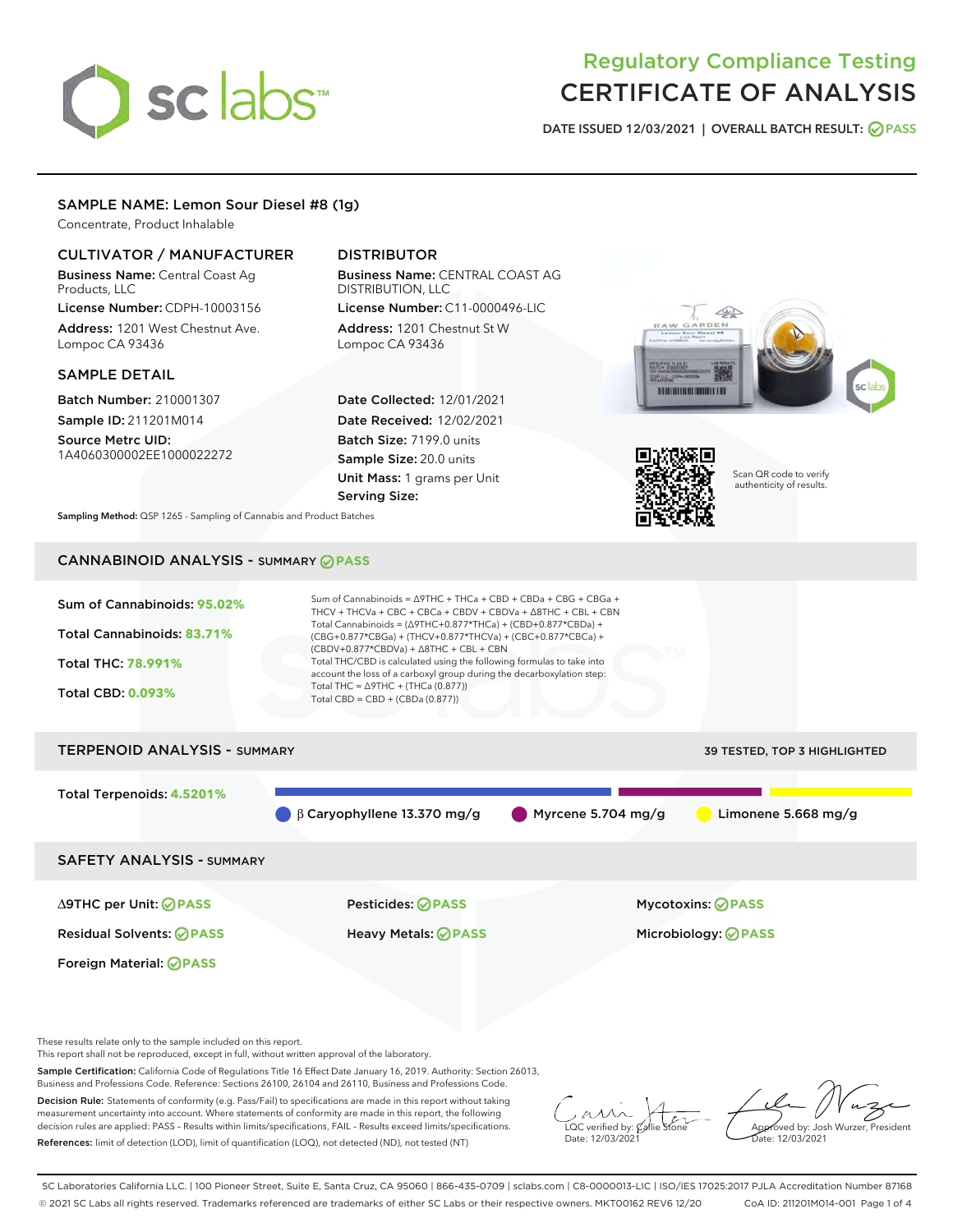



Г

LEMON SOUR DIESEL #8 (1G) | DATE ISSUED 12/03/2021 | OVERALL BATCH RESULT: ● PASS

#### CANNABINOID TEST RESULTS - 12/03/2021 2 PASS

Tested by high-performance liquid chromatography with diode-array detection (HPLC-DAD). **Method:** QSP 1157 - Analysis of Cannabinoids by HPLC-DAD

#### TOTAL CANNABINOIDS: **83.71%**

Total Cannabinoids (Total THC) + (Total CBD) + (Total CBG) + (Total THCV) + (Total CBC) + (Total CBDV) + ∆8THC + CBL + CBN

TOTAL THC: **78.991%** Total THC (∆9THC+0.877\*THCa)

TOTAL CBD: **0.093%**

Total CBD (CBD+0.877\*CBDa)

TOTAL CBG: 2.07% Total CBG (CBG+0.877\*CBGa)

TOTAL THCV: 1.858% Total THCV (THCV+0.877\*THCVa)

TOTAL CBC: 0.698% Total CBC (CBC+0.877\*CBCa)

TOTAL CBDV: ND Total CBDV (CBDV+0.877\*CBDVa)

| <b>COMPOUND</b>  | LOD/LOQ<br>(mg/g)          | <b>MEASUREMENT</b><br><b>UNCERTAINTY</b><br>(mg/g) | <b>RESULT</b><br>(mg/g) | <b>RESULT</b><br>(%) |
|------------------|----------------------------|----------------------------------------------------|-------------------------|----------------------|
| <b>THCa</b>      | 0.05/0.14                  | ±22.320                                            | 868.49                  | 86.849               |
| Δ9THC            | 0.06 / 0.26                | ±0.971                                             | 28.24                   | 2.824                |
| <b>THCVa</b>     | 0.07 / 0.20                | ±1.011                                             | 21.19                   | 2.119                |
| <b>CBGa</b>      | 0.1/0.2                    | ±1.08                                              | 20.6                    | 2.06                 |
| <b>CBCa</b>      | 0.07 / 0.28                | ±0.389                                             | 7.96                    | 0.796                |
| <b>CBG</b>       | 0.06/0.19                  | ±0.103                                             | 2.62                    | 0.262                |
| <b>CBDa</b>      | 0.02/0.19                  | ±0.031                                             | 1.06                    | 0.106                |
| <b>CBC</b>       | 0.2 / 0.5                  | N/A                                                | $<$ LOQ                 | <loq< td=""></loq<>  |
| $\triangle$ 8THC | 0.1/0.4                    | N/A                                                | <b>ND</b>               | <b>ND</b>            |
| <b>THCV</b>      | 0.1 / 0.2                  | N/A                                                | <b>ND</b>               | <b>ND</b>            |
| <b>CBD</b>       | 0.07/0.29                  | N/A                                                | <b>ND</b>               | <b>ND</b>            |
| <b>CBDV</b>      | 0.04 / 0.15                | N/A                                                | <b>ND</b>               | <b>ND</b>            |
| <b>CBDVa</b>     | 0.03 / 0.53                | N/A                                                | <b>ND</b>               | <b>ND</b>            |
| <b>CBL</b>       | 0.06 / 0.24                | N/A                                                | <b>ND</b>               | <b>ND</b>            |
| <b>CBN</b>       | 0.1/0.3                    | N/A                                                | <b>ND</b>               | <b>ND</b>            |
|                  | <b>SUM OF CANNABINOIDS</b> |                                                    | 950.2 mg/g              | 95.02%               |

#### **UNIT MASS: 1 grams per Unit**

| ∆9THC per Unit                        | 1120 per-package limit | 28.24 mg/unit   | <b>PASS</b> |
|---------------------------------------|------------------------|-----------------|-------------|
| <b>Total THC per Unit</b>             |                        | 789.91 mg/unit  |             |
| <b>CBD</b> per Unit                   |                        | <b>ND</b>       |             |
| <b>Total CBD per Unit</b>             |                        | $0.93$ mg/unit  |             |
| Sum of Cannabinoids<br>per Unit       |                        | 950.2 mg/unit   |             |
| <b>Total Cannabinoids</b><br>per Unit |                        | $837.1$ mg/unit |             |

#### TERPENOID TEST RESULTS - 12/03/2021

Terpene analysis utilizing gas chromatography-flame ionization detection (GC-FID). **Method:** QSP 1192 - Analysis of Terpenoids by GC-FID

| <b>COMPOUND</b>         | LOD/LOQ<br>(mg/g) | <b>MEASUREMENT</b><br><b>UNCERTAINTY</b><br>(mg/g) | <b>RESULT</b><br>(mg/g) | <b>RESULT</b><br>(%) |
|-------------------------|-------------------|----------------------------------------------------|-------------------------|----------------------|
| $\beta$ Caryophyllene   | 0.004 / 0.012     | ±0.4760                                            | 13.370                  | 1.3370               |
| <b>Myrcene</b>          | 0.008 / 0.025     | ±0.0736                                            | 5.704                   | 0.5704               |
| Limonene                | 0.005 / 0.016     | ±0.0811                                            | 5.668                   | 0.5668               |
| $\alpha$ Humulene       | 0.009 / 0.029     | ±0.1288                                            | 4.011                   | 0.4011               |
| $\alpha$ Bisabolol      | 0.008 / 0.026     | ±0.1237                                            | 2.317                   | 0.2317               |
| Linalool                | 0.009 / 0.032     | ±0.0838                                            | 2.204                   | 0.2204               |
| Terpinolene             | 0.008 / 0.026     | ±0.0399                                            | 1.947                   | 0.1947               |
| <b>Terpineol</b>        | 0.016 / 0.055     | ±0.1156                                            | 1.882                   | 0.1882               |
| Valencene               | 0.009 / 0.030     | ±0.0872                                            | 1.265                   | 0.1265               |
| $\alpha$ Pinene         | 0.005 / 0.017     | ±0.0095                                            | 1.100                   | 0.1100               |
| $\beta$ Pinene          | 0.004 / 0.014     | ±0.0122                                            | 1.059                   | 0.1059               |
| Ocimene                 | 0.011 / 0.038     | ±0.0271                                            | 0.844                   | 0.0844               |
| Guaiol                  | 0.009 / 0.030     | ±0.0360                                            | 0.763                   | 0.0763               |
| Fenchol                 | 0.010 / 0.034     | ±0.0291                                            | 0.751                   | 0.0751               |
| trans-ß-Farnesene       | 0.008 / 0.025     | ±0.0224                                            | 0.630                   | 0.0630               |
| Caryophyllene<br>Oxide  | 0.010 / 0.033     | ±0.0236                                            | 0.513                   | 0.0513               |
| Nerolidol               | 0.009 / 0.028     | ±0.0228                                            | 0.362                   | 0.0362               |
| <b>Borneol</b>          | 0.005 / 0.016     | ±0.0095                                            | 0.227                   | 0.0227               |
| Camphene                | 0.005 / 0.015     | ±0.0010                                            | 0.086                   | 0.0086               |
| Fenchone                | 0.009 / 0.028     | ±0.0022                                            | 0.077                   | 0.0077               |
| Geraniol                | 0.002 / 0.007     | ±0.0027                                            | 0.061                   | 0.0061               |
| Sabinene Hydrate        | 0.006 / 0.022     | ±0.0021                                            | 0.053                   | 0.0053               |
| $\alpha$ Phellandrene   | 0.006 / 0.020     | ±0.0007                                            | 0.050                   | 0.0050               |
| $\gamma$ Terpinene      | 0.006 / 0.018     | ±0.0008                                            | 0.048                   | 0.0048               |
| $\alpha$ Terpinene      | 0.005 / 0.017     | ±0.0007                                            | 0.047                   | 0.0047               |
| 3 Carene                | 0.005 / 0.018     | ±0.0006                                            | 0.044                   | 0.0044               |
| Citronellol             | 0.003/0.010       | ±0.0015                                            | 0.031                   | 0.0031               |
| Eucalyptol              | 0.006 / 0.018     | ±0.0007                                            | 0.029                   | 0.0029               |
| (-)-Isopulegol          | 0.005 / 0.016     | ±0.0011                                            | 0.028                   | 0.0028               |
| Sabinene                | 0.004 / 0.014     | ±0.0002                                            | 0.016                   | 0.0016               |
| Nerol                   | 0.003 / 0.011     | ±0.0006                                            | 0.014                   | 0.0014               |
| p-Cymene                | 0.005 / 0.016     | N/A                                                | <b>ND</b>               | <b>ND</b>            |
| Camphor                 | 0.006 / 0.019     | N/A                                                | ND                      | <b>ND</b>            |
| Isoborneol              | 0.004 / 0.012     | N/A                                                | ND                      | <b>ND</b>            |
| Menthol                 | 0.008 / 0.025     | N/A                                                | ND                      | ND                   |
| $R-(+)$ -Pulegone       | 0.003 / 0.011     | N/A                                                | ND                      | ND                   |
| <b>Geranyl Acetate</b>  | 0.004 / 0.014     | N/A                                                | ND                      | ND                   |
| $\alpha$ Cedrene        | 0.005 / 0.016     | N/A                                                | ND                      | ND                   |
| Cedrol                  | 0.008 / 0.027     | N/A                                                | ND                      | ND                   |
| <b>TOTAL TERPENOIDS</b> |                   |                                                    | 45.201 mg/g             | 4.5201%              |

SC Laboratories California LLC. | 100 Pioneer Street, Suite E, Santa Cruz, CA 95060 | 866-435-0709 | sclabs.com | C8-0000013-LIC | ISO/IES 17025:2017 PJLA Accreditation Number 87168 © 2021 SC Labs all rights reserved. Trademarks referenced are trademarks of either SC Labs or their respective owners. MKT00162 REV6 12/20 CoA ID: 211201M014-001 Page 2 of 4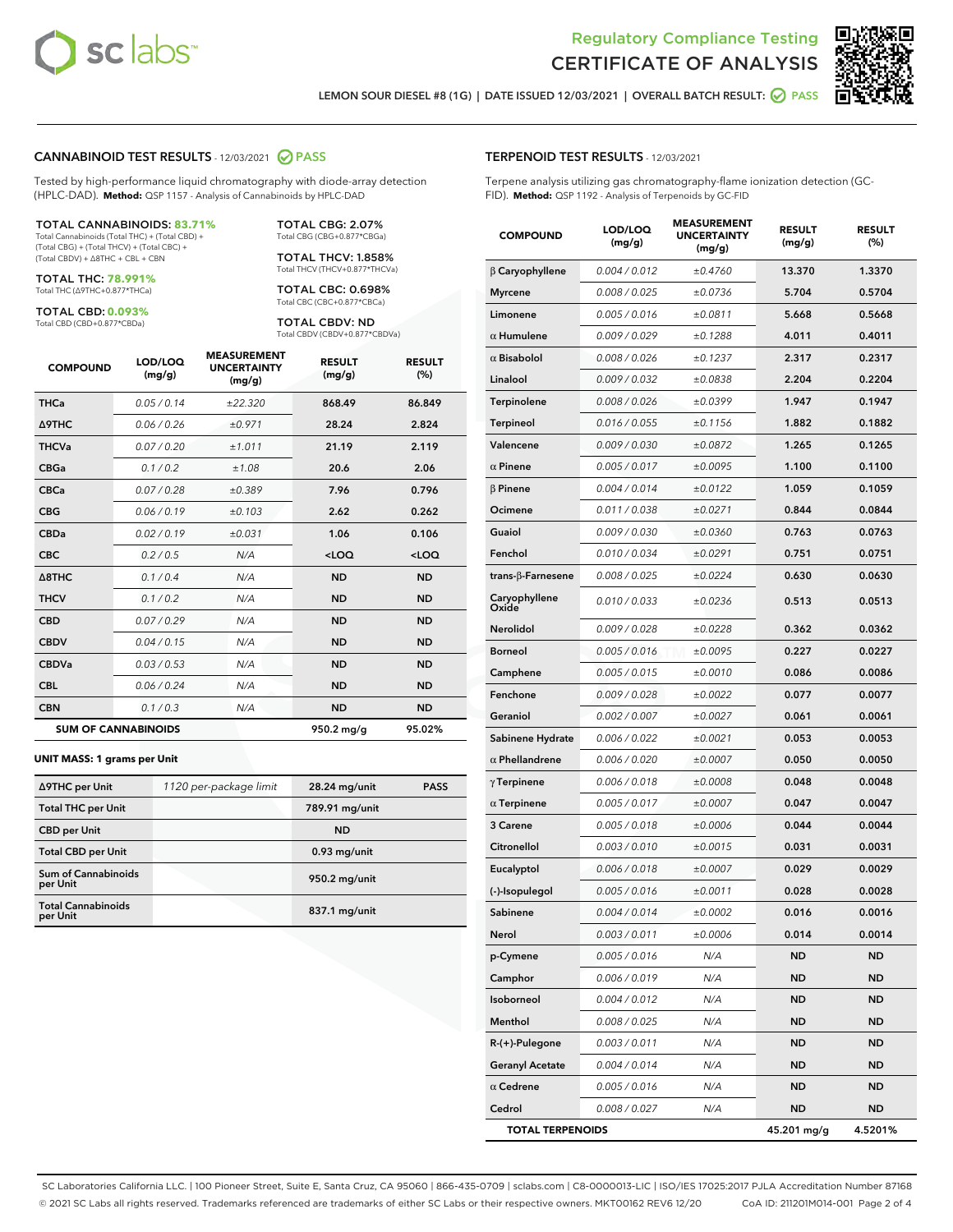



LEMON SOUR DIESEL #8 (1G) | DATE ISSUED 12/03/2021 | OVERALL BATCH RESULT: <mark>⊘</mark> PASS

# CATEGORY 1 PESTICIDE TEST RESULTS - 12/03/2021 2 PASS

Pesticide and plant growth regulator analysis utilizing high-performance liquid chromatography-mass spectrometry (HPLC-MS) or gas chromatography-mass spectrometry (GC-MS). \*GC-MS utilized where indicated. **Method:** QSP 1212 - Analysis of Pesticides and Mycotoxins by LC-MS or QSP 1213 - Analysis of Pesticides by GC-MS

| <b>COMPOUND</b>             | LOD/LOQ<br>$(\mu g/g)$ | <b>ACTION</b><br><b>LIMIT</b><br>$(\mu g/g)$ | <b>MEASUREMENT</b><br><b>UNCERTAINTY</b><br>$(\mu g/g)$ | <b>RESULT</b><br>$(\mu g/g)$ | <b>RESULT</b> |
|-----------------------------|------------------------|----------------------------------------------|---------------------------------------------------------|------------------------------|---------------|
| Aldicarb                    | 0.03 / 0.08            | $\ge$ LOD                                    | N/A                                                     | <b>ND</b>                    | <b>PASS</b>   |
| Carbofuran                  | 0.02 / 0.05            | $\geq$ LOD                                   | N/A                                                     | <b>ND</b>                    | <b>PASS</b>   |
| Chlordane*                  | 0.03 / 0.08            | $\ge$ LOD                                    | N/A                                                     | <b>ND</b>                    | <b>PASS</b>   |
| Chlorfenapyr*               | 0.03/0.10              | $\geq$ LOD                                   | N/A                                                     | <b>ND</b>                    | <b>PASS</b>   |
| Chlorpyrifos                | 0.02 / 0.06            | $\ge$ LOD                                    | N/A                                                     | <b>ND</b>                    | <b>PASS</b>   |
| Coumaphos                   | 0.02 / 0.07            | $\ge$ LOD                                    | N/A                                                     | <b>ND</b>                    | <b>PASS</b>   |
| Daminozide                  | 0.02 / 0.07            | $\ge$ LOD                                    | N/A                                                     | <b>ND</b>                    | <b>PASS</b>   |
| <b>DDVP</b><br>(Dichlorvos) | 0.03/0.09              | $>$ LOD                                      | N/A                                                     | <b>ND</b>                    | <b>PASS</b>   |
| Dimethoate                  | 0.03 / 0.08            | $\ge$ LOD                                    | N/A                                                     | <b>ND</b>                    | <b>PASS</b>   |
| Ethoprop(hos)               | 0.03/0.10              | $>$ LOD                                      | N/A                                                     | <b>ND</b>                    | <b>PASS</b>   |
| Etofenprox                  | 0.02 / 0.06            | $\ge$ LOD                                    | N/A                                                     | <b>ND</b>                    | <b>PASS</b>   |
| Fenoxycarb                  | 0.03 / 0.08            | $\ge$ LOD                                    | N/A                                                     | <b>ND</b>                    | <b>PASS</b>   |
| Fipronil                    | 0.03 / 0.08            | $\ge$ LOD                                    | N/A                                                     | <b>ND</b>                    | <b>PASS</b>   |
| Imazalil                    | 0.02 / 0.06            | $>$ LOD                                      | N/A                                                     | <b>ND</b>                    | <b>PASS</b>   |
| <b>Methiocarb</b>           | 0.02 / 0.07            | $\ge$ LOD                                    | N/A                                                     | <b>ND</b>                    | <b>PASS</b>   |
| Methyl<br>parathion         | 0.03/0.10              | $\ge$ LOD                                    | N/A                                                     | <b>ND</b>                    | <b>PASS</b>   |
| <b>Mevinphos</b>            | 0.03/0.09              | $\ge$ LOD                                    | N/A                                                     | <b>ND</b>                    | <b>PASS</b>   |
| Paclobutrazol               | 0.02 / 0.05            | $>$ LOD                                      | N/A                                                     | <b>ND</b>                    | <b>PASS</b>   |
| Propoxur                    | 0.03/0.09              | $\ge$ LOD                                    | N/A                                                     | <b>ND</b>                    | <b>PASS</b>   |
| Spiroxamine                 | 0.03 / 0.08            | $\ge$ LOD                                    | N/A                                                     | <b>ND</b>                    | <b>PASS</b>   |
| Thiacloprid                 | 0.03/0.10              | $\ge$ LOD                                    | N/A                                                     | <b>ND</b>                    | <b>PASS</b>   |

#### CATEGORY 2 PESTICIDE TEST RESULTS - 12/03/2021 @ PASS

| <b>COMPOUND</b>          | LOD/LOO<br>$(\mu g/g)$ | <b>ACTION</b><br>LIMIT<br>$(\mu g/g)$ | <b>MEASUREMENT</b><br><b>UNCERTAINTY</b><br>$(\mu g/g)$ | <b>RESULT</b><br>$(\mu g/g)$ | <b>RESULT</b> |  |
|--------------------------|------------------------|---------------------------------------|---------------------------------------------------------|------------------------------|---------------|--|
| Abamectin                | 0.03/0.10              | 0.1                                   | N/A                                                     | <b>ND</b>                    | <b>PASS</b>   |  |
| Acephate                 | 0.02/0.07              | 0.1                                   | N/A                                                     | <b>ND</b>                    | <b>PASS</b>   |  |
| Acequinocyl              | 0.02/0.07              | 0.1                                   | N/A                                                     | <b>ND</b>                    | <b>PASS</b>   |  |
| Acetamiprid              | 0.02 / 0.05            | 0.1                                   | N/A                                                     | <b>ND</b>                    | <b>PASS</b>   |  |
| Azoxystrobin             | 0.02/0.07              | 0.1                                   | N/A                                                     | <b>ND</b>                    | <b>PASS</b>   |  |
| <b>Bifenazate</b>        | 0.01 / 0.04            | 0.1                                   | N/A                                                     | <b>ND</b>                    | <b>PASS</b>   |  |
| <b>Bifenthrin</b>        | 0.02 / 0.05            | 3                                     | N/A                                                     | <b>ND</b>                    | <b>PASS</b>   |  |
| <b>Boscalid</b>          | 0.03/0.09              | 0.1                                   | N/A                                                     | <b>ND</b>                    | <b>PASS</b>   |  |
| Captan                   | 0.19/0.57              | 0.7                                   | N/A                                                     | <b>ND</b>                    | <b>PASS</b>   |  |
| Carbaryl                 | 0.02/0.06              | 0.5                                   | N/A                                                     | <b>ND</b>                    | <b>PASS</b>   |  |
| Chlorantranilip-<br>role | 0.04/0.12              | 10                                    | N/A                                                     | <b>ND</b>                    | <b>PASS</b>   |  |
| Clofentezine             | 0.03/0.09              | 0.1                                   | N/A                                                     | <b>ND</b>                    | <b>PASS</b>   |  |

# CATEGORY 2 PESTICIDE TEST RESULTS - 12/03/2021 continued

| <b>COMPOUND</b>               | LOD/LOQ<br>(µg/g) | <b>ACTION</b><br><b>LIMIT</b><br>$(\mu g/g)$ | <b>MEASUREMENT</b><br><b>UNCERTAINTY</b><br>$(\mu g/g)$ | <b>RESULT</b><br>(µg/g) | <b>RESULT</b> |
|-------------------------------|-------------------|----------------------------------------------|---------------------------------------------------------|-------------------------|---------------|
| Cyfluthrin                    | 0.12 / 0.38       | $\overline{c}$                               | N/A                                                     | ND                      | <b>PASS</b>   |
| Cypermethrin                  | 0.11 / 0.32       | $\mathcal{I}$                                | N/A                                                     | ND                      | <b>PASS</b>   |
| Diazinon                      | 0.02 / 0.05       | 0.1                                          | N/A                                                     | <b>ND</b>               | <b>PASS</b>   |
| Dimethomorph                  | 0.03 / 0.09       | 2                                            | N/A                                                     | ND                      | <b>PASS</b>   |
| Etoxazole                     | 0.02 / 0.06       | 0.1                                          | N/A                                                     | ND                      | <b>PASS</b>   |
| Fenhexamid                    | 0.03 / 0.09       | 0.1                                          | N/A                                                     | <b>ND</b>               | <b>PASS</b>   |
| Fenpyroximate                 | 0.02 / 0.06       | 0.1                                          | N/A                                                     | ND                      | <b>PASS</b>   |
| Flonicamid                    | 0.03 / 0.10       | 0.1                                          | N/A                                                     | ND                      | <b>PASS</b>   |
| Fludioxonil                   | 0.03 / 0.10       | 0.1                                          | N/A                                                     | <b>ND</b>               | <b>PASS</b>   |
| Hexythiazox                   | 0.02 / 0.07       | 0.1                                          | N/A                                                     | <b>ND</b>               | <b>PASS</b>   |
| Imidacloprid                  | 0.04 / 0.11       | 5                                            | N/A                                                     | ND                      | <b>PASS</b>   |
| Kresoxim-methyl               | 0.02 / 0.07       | 0.1                                          | N/A                                                     | <b>ND</b>               | <b>PASS</b>   |
| Malathion                     | 0.03 / 0.09       | 0.5                                          | N/A                                                     | ND                      | <b>PASS</b>   |
| Metalaxyl                     | 0.02 / 0.07       | $\overline{c}$                               | N/A                                                     | ND                      | PASS          |
| Methomyl                      | 0.03 / 0.10       | 1                                            | N/A                                                     | <b>ND</b>               | <b>PASS</b>   |
| Myclobutanil                  | 0.03 / 0.09       | 0.1                                          | N/A                                                     | ND                      | <b>PASS</b>   |
| Naled                         | 0.02 / 0.07       | 0.1                                          | N/A                                                     | ND                      | <b>PASS</b>   |
| Oxamyl                        | 0.04 / 0.11       | 0.5                                          | N/A                                                     | ND                      | <b>PASS</b>   |
| Pentachloronitro-<br>benzene* | 0.03 / 0.09       | 0.1                                          | N/A                                                     | ND                      | <b>PASS</b>   |
| Permethrin                    | 0.04 / 0.12       | 0.5                                          | N/A                                                     | <b>ND</b>               | <b>PASS</b>   |
| Phosmet                       | 0.03 / 0.10       | 0.1                                          | N/A                                                     | ND                      | <b>PASS</b>   |
| Piperonylbu-<br>toxide        | 0.02 / 0.07       | 3                                            | N/A                                                     | ND                      | <b>PASS</b>   |
| Prallethrin                   | 0.03 / 0.08       | 0.1                                          | N/A                                                     | ND                      | <b>PASS</b>   |
| Propiconazole                 | 0.02 / 0.07       | 0.1                                          | N/A                                                     | ND                      | <b>PASS</b>   |
| Pyrethrins                    | 0.04 / 0.12       | 0.5                                          | N/A                                                     | <b>ND</b>               | <b>PASS</b>   |
| Pyridaben                     | 0.02 / 0.07       | 0.1                                          | N/A                                                     | ND                      | <b>PASS</b>   |
| Spinetoram                    | 0.02 / 0.07       | 0.1                                          | N/A                                                     | ND                      | PASS          |
| Spinosad                      | 0.02 / 0.07       | 0.1                                          | N/A                                                     | <b>ND</b>               | <b>PASS</b>   |
| Spiromesifen                  | 0.02 / 0.05       | 0.1                                          | N/A                                                     | ND                      | <b>PASS</b>   |
| Spirotetramat                 | 0.02 / 0.06       | 0.1                                          | N/A                                                     | ND                      | <b>PASS</b>   |
| Tebuconazole                  | 0.02 / 0.07       | 0.1                                          | N/A                                                     | ND                      | <b>PASS</b>   |
| Thiamethoxam                  | 0.03 / 0.10       | 5                                            | N/A                                                     | ND                      | <b>PASS</b>   |
| Trifloxystrobin               | 0.03 / 0.08       | 0.1                                          | N/A                                                     | <b>ND</b>               | <b>PASS</b>   |

SC Laboratories California LLC. | 100 Pioneer Street, Suite E, Santa Cruz, CA 95060 | 866-435-0709 | sclabs.com | C8-0000013-LIC | ISO/IES 17025:2017 PJLA Accreditation Number 87168 © 2021 SC Labs all rights reserved. Trademarks referenced are trademarks of either SC Labs or their respective owners. MKT00162 REV6 12/20 CoA ID: 211201M014-001 Page 3 of 4